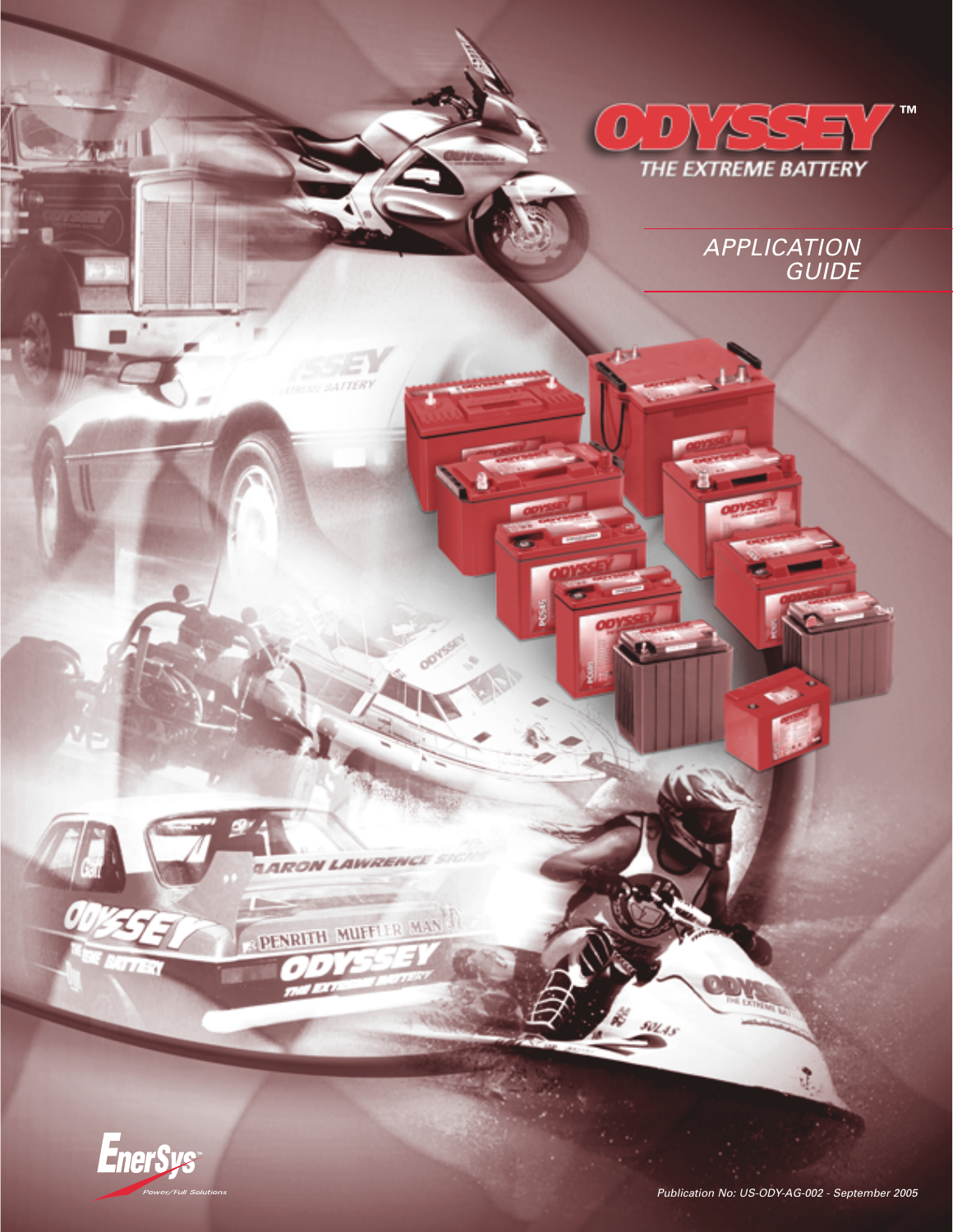## **Motorcycles**

| CC.                    | <b>MODEL</b>                     | <b>YEAR</b>    | <b>REPLACEMENT</b><br><b>BATTERY</b> |
|------------------------|----------------------------------|----------------|--------------------------------------|
| ATK                    |                                  |                |                                      |
|                        | All Electric Start Models        | 91-95          | PC 310*1                             |
| <b>BMW</b>             |                                  |                |                                      |
| 1200                   | K1200RS, LT                      | 97-            | PC 680                               |
| 1200                   | R1200C                           | 98-            | PC 680                               |
| 1150                   | R1150GS, R                       | 00-            | PC 680                               |
| 1100                   | R1100GS                          | 94-00          | PC 680                               |
| 1100                   | R1100R                           | 94-00          | PC 680                               |
| 1100                   | <b>R1100RS, RT</b>               | 93-            | PC 680                               |
| 1100                   | R1100S                           | 99-            | PC 680                               |
| 1100                   | K1100LT/RS                       | 90-95          | PC 680                               |
| 1000<br>1000           | All "K" Models                   | 83-93<br>76-84 | <b>PC 925L</b><br>PC 925L            |
| 1000                   | R <sub>100</sub> /7<br>100RS     | 83             | PC 680                               |
| 1000                   | R100GS,PD,R,RS,RT                | 87-95          | PC 925L                              |
| 1000                   | <b>R100CS</b>                    | 76-84          | PC 925L                              |
| 900                    | R90/6, R90S                      | 69-76          | PC 925L                              |
| 850                    | <b>R850R</b>                     | 95-97          | PC 680                               |
| 800                    | R80GS, R80ST                     | 80-96          | PC 680                               |
| 800                    | R80, R80RT                       | 84-95          | <b>PC 925L</b>                       |
| 800                    | R80/7, R80RT                     | 78-84          | PC 925L                              |
| 750                    | K75, RT                          | 85-95          | PC 925L                              |
| 750                    | K75C, S                          | 85-95          | PC 680                               |
| 750                    | R75/5                            | 70-73          | PC 680                               |
| 750                    | R75/7                            | 76-84          | <b>PC 925L</b>                       |
| 750                    | R75/6                            | 69-76          | PC 925L                              |
| 650                    | R65                              | 84-95          | <b>PC 925L</b>                       |
| 650                    | R65LS                            | 78-84          | PC 680                               |
| 600                    | R60/5                            | 70-73          | PC 680                               |
| 600                    | R60/6, R60/7                     | 69-84          | <b>PC 925L</b>                       |
| 500                    | R50/5                            | 70-73          | PC 680                               |
|                        |                                  |                |                                      |
| <b>BUELL</b>           |                                  |                |                                      |
| 1200                   | S1 Lightning                     | 96-99          | PC 545MJ <sup>*2</sup>               |
| 1200                   | X1, S3, S3T, M2                  | ALL            | <b>PC 545MJ</b>                      |
| 1200                   | S2, S2T, RR1200, RS1200, RSS1200 | <b>ALL</b>     | <b>PC 545MJ</b>                      |
| 1000                   | RR1000                           | 87             | <b>PC 545MJ</b>                      |
| <b>CCM</b>             |                                  |                |                                      |
|                        | <b>All Electric Start Models</b> | 96-01          | PC 310 <sup>*1</sup>                 |
|                        |                                  |                |                                      |
| <b>DUCATI</b>          |                                  |                |                                      |
| 907                    | I.E. Paso                        | 90-94          | PC 535                               |
| 906                    | Paso                             | 90-92          | PC 535                               |
| 860                    | GT, GTS                          | <b>ALL</b>     | <b>PC 925L</b>                       |
| 750                    | GT, Luguna Seca                  | <b>ALL</b>     | PC 925L                              |
| 500                    | GTL, GTV, Sport                  | ALL            | PC 680                               |
|                        |                                  |                |                                      |
| <b>HARLEY DAVIDSON</b> |                                  |                |                                      |
| 1450                   | <b>FXD</b>                       | 99-05          | PC 545                               |
| 1450                   | <b>FXST, FLST</b>                | $00 - 05$      | <b>PC 545MJ</b>                      |
| 1450                   | FL, FLH                          | 99-05          | PC 925LMJ                            |
| 1340                   | <b>FXD Series</b>                | 97-96          | PC 545                               |
| 1340                   | <b>FXST Series</b>               | 91-99          | <b>PC 545MJ</b>                      |
| 1340                   | <b>FXR</b>                       | 99-00          | PC 535                               |
| 1340                   | FX/FXR                           | 79-94          | PC 535                               |
| 1340                   | <b>FLST Series</b>               | 97-99          | <b>PC 545MJ</b>                      |
| 1340                   | <b>FLST Series</b>               | 91-96          | PC 545MJ                             |
| 1340<br>1340           | FL, FLH<br>FL, FLH, FLT, FLHT    | 97-98<br>80-96 | PC 925LMJ<br><b>PC 680MJ</b>         |
|                        |                                  |                |                                      |

\*1 Battery installation requires rerouting of battery cables

\*2 Requires shim pad in lower battery tray

\*3 PC545 is 15/16 inch lower in height then OEM battery

| cc              | <b>MODEL</b>                                  | <b>YEAR</b>    | <b>REPLACEMENT</b><br><b>BATTERY</b> |
|-----------------|-----------------------------------------------|----------------|--------------------------------------|
|                 | <b>HARLEY DAVIDSON continued</b>              |                |                                      |
| 1200            | XL, XLH                                       | 97-03          | PC 545 <sup>*2</sup>                 |
| 1200            | XL, XLH                                       | 87-96          | PC 535                               |
| 1200            | FX Series (Elec S)                            | 71-78          | PC 535                               |
| 1100            | <b>XL Series</b>                              | 87-93          | PC 535                               |
| 1000            | <b>XL Series</b>                              | 79-85          | PC 535                               |
| 1000            | <b>XLH Sportster</b>                          | 67-78          | PC 535                               |
| 1000            | XLX-61, XR1000                                | 83-85          | PC 535                               |
| 883             | XL, XLH                                       | 97-03          | PC 545 <sup>*2</sup>                 |
| 883             | <b>XLH</b>                                    | 86-96          | PC 535                               |
| <b>HONDA</b>    |                                               |                |                                      |
| 1800            | GL 1800, Gold Wing                            | 01-05          | PC 545 <sup>*</sup>                  |
| 1800            | VTX1800C, VTX1800R Retro                      | $02 - 05$      | PC 545*3                             |
| 1500            | GL1500 Gold Wing                              | 88-00          | PC 680MJ <sup>*1</sup>               |
| 1200            | GL1200 Gold Wing                              | 84-87          | PC 680MJ*1                           |
| 1100            | GL1100 Gold Wing                              | 80-83          | PC 680MJ <sup>*1</sup>               |
| 1000            | CBX1000, SS opt.                              | 82             | PC 680MJ*1                           |
| 1000            | GL1000 Gold Wing                              | 75-79          | PC 680MJ*1                           |
| 900             | CBR900R, RR                                   | 93-99          | PC 310*1                             |
| 750             | CB750A Hondamatic                             | 76-78          | PC 680MJ <sup>*1</sup>               |
| 750             | <b>RVF750R (RC45)</b>                         | 94             | PC 310*1                             |
| 750             | <b>VFR750R (RC30)</b>                         | 90             | PC 310*1                             |
| 650             | NT650 Hawk GT                                 | 88-91          | PC 310*1                             |
| 650             | <b>NT650V</b>                                 | ALL            | PC 310*1                             |
| 650             | NX650                                         | 88-89          | PC 310*1                             |
| 650             | <b>SLR650</b>                                 | ALL.           | PC 310*1                             |
| 650             | Vigor 650                                     | ALL            | PC 310*1                             |
| 650             | <b>XR650L</b>                                 | 93-05          | PC 310*1                             |
| 600             | VT600C, CD Shadow Deluxe, VLX                 | 88-03          | PC 310*1                             |
| 600             | <b>CBR600</b>                                 | 87-00          | PC 310*1                             |
| 400             | <b>CB400F CB-1</b>                            | 89-90          | PC 310*1                             |
| 200             | TR200 Fat Cat                                 | 86             | PC 310*1                             |
| 150             | CH150 Elite                                   | 87             | PC 310*1                             |
| 150             | <b>FES150</b>                                 | ALL            | PC 310 <sup>*1</sup>                 |
| 125             | <b>FES125</b>                                 | ALL            | PC 310*1                             |
| 125             | Pantheon 125                                  | ALL            | PC 310*1                             |
| <b>HUSABERG</b> |                                               |                |                                      |
|                 | <b>All Electric Start Models</b>              | 97-00          | PC 310*1                             |
|                 |                                               |                |                                      |
| KAWASAKI        |                                               |                |                                      |
| 1500            | VN 1500-A Vulcan 88, SE                       | 87-98          | PC 680MJ                             |
| 1500            | VN 1500-C Vulcan, 1500L                       | 96-97          | PC 680MJ                             |
| 1300            | KZ 1300 Touring                               | 79-82          | PC 680MJ                             |
| 1000            | KZ 1000-P Police                              | 82-05          | <b>PC 545MJ</b>                      |
| 1000            | Z1000                                         | 03-04          | PC 310*1                             |
| 900             | ZX900-C, Ninja (ZX-9R)                        | 98-99          | PC 310*1                             |
| 900             | ZX900-E,F Ninja (ZX-9R)                       | $00 - 04$      | PC 310*1                             |
| 750             | KZ750-L Ninja                                 | 93             | PC 310*1                             |
| 750             | ZX750 Ninja ZX, 7RR                           | 91-97          | PC 310*1                             |
| 650             | KLX650C, R                                    | 93-96          | PC 310*1                             |
| 636             | ZX636-B Ninja ZX-6R<br>ZX600-G, J Ninja ZX-6R | 03-04          | PC 310*1                             |
| 600<br>600      | ZX600-K Ninja ZX-6RR                          | 98-02<br>03    | PC 310*1<br>PC 310*1                 |
|                 |                                               |                |                                      |
| <b>KTM</b>      |                                               |                |                                      |
| 640             | Adventurer, Duke,                             | 99-02          | PC 310*1                             |
|                 | <b>RXC LC4 Super Moto</b>                     |                |                                      |
| 620             | Adventure, Duke, LC4                          | 96-98<br>96-98 | PC 310*1                             |
| 400             | LC4 E/XC                                      |                | PC 310*1<br>PC 310*1                 |
| 400             | RXC LC4                                       | 96-01          |                                      |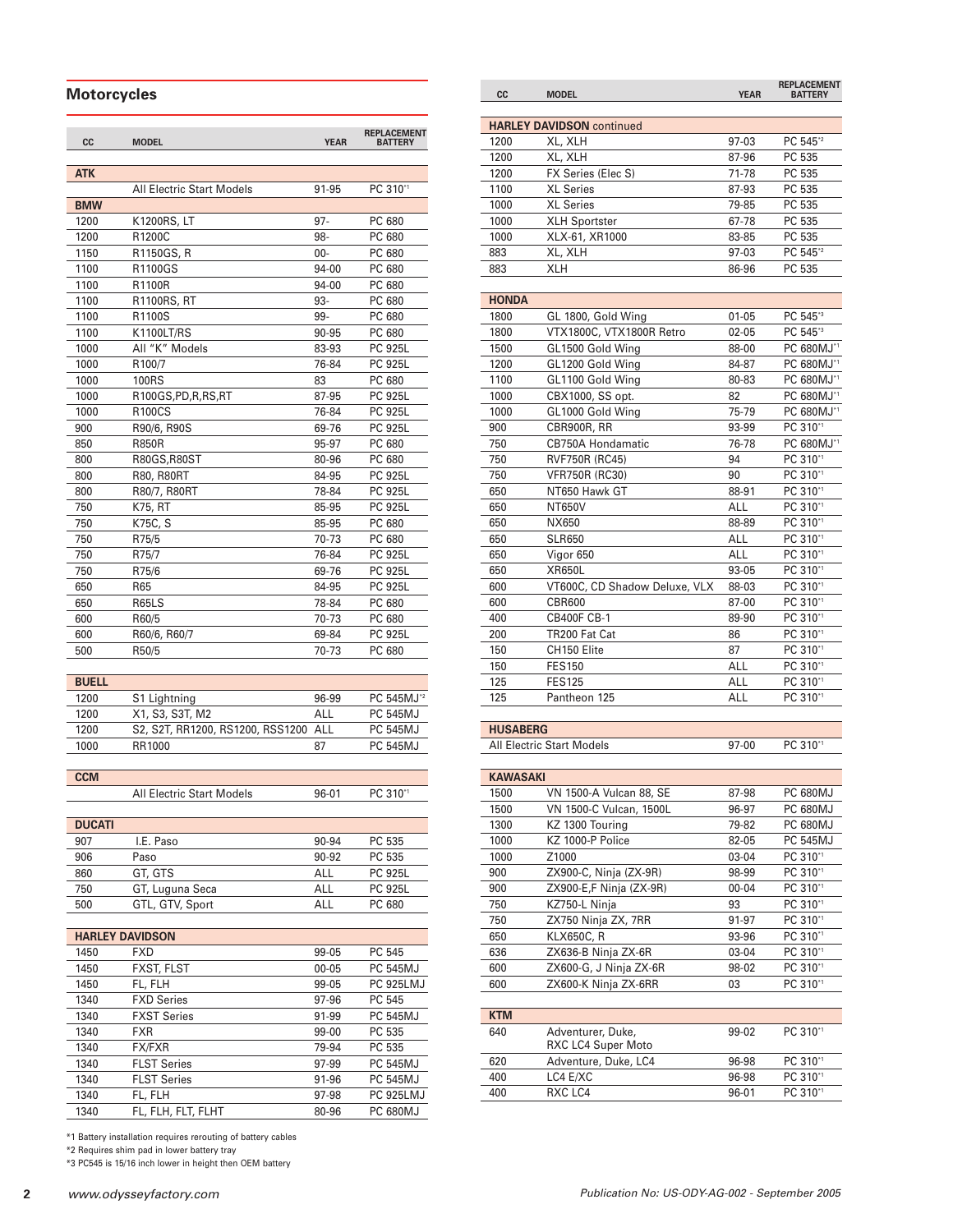## **Motorcycles continued**

| СC                | <b>MODEL</b>                                      | <b>YEAR</b> | <b>REPLACEMENT</b><br><b>BATTERY</b> |
|-------------------|---------------------------------------------------|-------------|--------------------------------------|
| <b>MOTO GUZZI</b> |                                                   |             |                                      |
| 1100              | 1100 Calif, Special, Jackel,                      | 94-05       | <b>PC 925L</b>                       |
|                   | Stone, EV                                         |             |                                      |
| 1100              | Quota 1100 ES                                     | 99-02       | PC 545                               |
| 1100              | Sport 1100l                                       | 97-99       | PC 545                               |
| 1100              | VII EV                                            | 98-99       | PC 925L                              |
| 1100              | VII Bassa                                         | $99-00$     | PC 925L                              |
| 1000              | Califonia III                                     | 89-93       | PC 925L                              |
| 1000              | Convert, Daytona, LeMans,<br>Millie 1000NT, Quota | ALL         | <b>PC 925L</b>                       |
| 850               | LeMans                                            | ALL         | PC 925L                              |
| 850               | T3, T4, T5                                        | ALL         | <b>PC 925L</b>                       |
| 750               | Nevada, NTX, Strada                               | ALL         | PC 680                               |
| 750               | V7                                                | ALL         | <b>PC 925L</b>                       |
| 750               | V75                                               | <b>ALL</b>  | PC 680                               |
| 650               | NTX                                               | ALL         | PC 680                               |
| 650               | V65                                               | ALL         | <b>PC 925L</b>                       |
| 650               | V65 Florida                                       | ALL         | PC 680                               |
| 500               | V <sub>50</sub>                                   | ALL         | PC 925L                              |
| <b>MV AUGUSTA</b> |                                                   |             |                                      |
| 750               | F4, Brutale                                       | 00-04       | PC 310*1                             |
|                   |                                                   |             |                                      |
|                   | <b>POLARIS VICTORY</b>                            |             |                                      |
| 1507              | All Models                                        | ALL         | PC 545                               |
| <b>SUZUKI</b>     |                                                   |             |                                      |
| 1400              | GV 1400GC, D, T Cavalcade                         | 86-88       | <b>PC 680MJ</b>                      |
| 900               | RF900, R, S, ZS                                   | 94-97       | PC 310*1                             |
| 750               | GSX750F Katana                                    | 98-03       | PC 310*1                             |
| 750               | GSX-R750                                          | 96-99       | PC 310*1                             |
| 750               | GSXR750W                                          | 94-95       | PC 310*1                             |
| 650               | DR650SE                                           | 98-04       | PC 310*1                             |
| 650               | <b>DR650SE (CN)</b>                               | 96-97       | PC 310*1                             |
| 600               | GSF600S Bandit                                    | 96-03       | PC 310*1                             |
| 600               | GSX600F Katana                                    | 98-04       | PC 310*1                             |
| 600               | GSX-R600                                          | 97-03       | PC 310*1                             |
| 600               | <b>RF600R, S</b>                                  | 94-96       | PC 310*1                             |
| 400               | GSF400 Bandit                                     | 91-93       | PC 310*1                             |
|                   |                                                   |             |                                      |
| <b>TRIUMPH</b>    |                                                   |             |                                      |
| 600               | Daytona 600                                       | 03-04       | PC 310*1                             |
| YAMAHA            |                                                   |             |                                      |
| 1600              | XV 1600 Road Star                                 | 99-03       | PC 545*3                             |
| 1300              | 1300 Royal Star                                   | 96-03       | PC 545*3                             |
| 1300              | <b>XVZ Venture Royale</b>                         | 86-93       | PC 680MJ                             |
| 1200              | XVZ12T Venture Royal                              | 83-85       | PC 680MJ                             |
| 1100              | XJ1100 Maxim                                      | 82          | <b>PC 680MJ</b>                      |
| 1100              | <b>XS 1100 All</b>                                | 78-81       | <b>PC 680MJ</b>                      |
| 1100              | XV 1100, S                                        | $86 - 99$   | PC 680MJ                             |
| 1100              | XV 1100 Virago                                    | 86-99       | PC 680MJ                             |
| 1000              | XV 1000 Virago                                    | 84-85       | PC 680MJ                             |
| 920               | XV 920 Virago                                     | 82          | <b>PC 680MJ</b>                      |
| 920               | XV 920M Midnight Virago                           | 83          | <b>PC 680MJ</b>                      |
| 920               | XV 920, R Virago                                  | 81-83       | <b>PC 680MJ</b>                      |
| 600               | XJ600S Seca II                                    | 92-98       | PC 310*1                             |
| 600               | XT600E                                            | 90-95       | PC 310*1                             |

\*1 Battery installation requires rerouting of battery cables

\*2 Requires shim pad in lower battery tray

\*3 PC545 is 15/16 inch lower in height then OEM battery

# **Utility Vehicles**

| СC                     | <b>MODEL</b>                             | <b>YEAR</b> | <b>REPLACEMENT</b><br><b>BATTERY</b> |
|------------------------|------------------------------------------|-------------|--------------------------------------|
|                        |                                          |             |                                      |
| <b>KAWASAKI</b><br>620 | KAF620, Mule 3010 4X4                    | 03-05       | PC 625                               |
|                        | <b>Advantage Classic</b>                 |             |                                      |
| 620                    | KAF620, Mule 3000, 3010,                 | <b>ALL</b>  | PC 625                               |
|                        | 3020, 2500, 2510, 2520                   |             |                                      |
| 540                    | KAF540, Mule 2010, 2020, 2030            | ALL         | PC 625                               |
| 450                    | KAF450, Mule 1000                        | ALL         | PC 625                               |
| <b>POLARIS</b>         |                                          |             |                                      |
| 500                    | Ranger 6x6, 4x4                          | 98-03       | PC 925L                              |
| 425                    | Ranger 2x4                               | 02-03       | PC 925L                              |
|                        |                                          |             |                                      |
| <b>ATV</b>             |                                          |             |                                      |
| <b>BOMBARDIER</b>      |                                          |             |                                      |
| 650                    | <b>DS650</b>                             | 00-03       | PC 545                               |
| 650                    | Quest                                    | 02-03       | PC 625                               |
| 650                    | Quest (Opt)                              | 02-03       | PC 680                               |
| 500                    | Traxter (All Models), Quest              | 99-03       | PC 625                               |
| 500                    | Traxter (All Models), Quest (Opt)        | $02 - 03$   | PC 680                               |
| 400<br>400             | Outlander 400XT, Max<br>Outlander 400    | 04<br>03    | PC 545*3<br>PC 545                   |
| 330                    | Outlander 330                            | 04          | PC 545                               |
|                        |                                          |             |                                      |
| <b>CANNONDALE</b>      |                                          |             |                                      |
|                        | Blaze, Cannibal, Moto 440, Speed         | 02-03       | PC 310*1                             |
| 432                    | FX400                                    | 01          | PC 310*1                             |
|                        |                                          |             |                                      |
| <b>E-TON</b>           |                                          |             |                                      |
| 150                    | CXL 150 Yukon                            | 02-03       | PC 310*1                             |
| 150                    | YXL 150 Yukon                            | $00 - 01$   | PC 310*1                             |
|                        |                                          |             |                                      |
| HONDA                  |                                          |             |                                      |
| 650                    | TRX650 FourTrax Rincon - Opt.            | 03-04       | PC 545*3                             |
|                        | Cold Starting                            | 99-05       | PC 310*1                             |
| 400<br>300             | TRX400EX, Sportrax<br>TRX300EX, Sportrax | 93-03       | PC 310*1                             |
| 250                    | TRX250EX, Sportrax                       | 01-05       | PC 310*1                             |
| 125                    | TRX125 FourTrax                          | 87-88       | PC 310*1                             |
|                        |                                          |             |                                      |
| <b>KAWASAKI</b>        |                                          |             |                                      |
| 400                    | Kif400-b Bayou 400 4x4                   | 93-00       | PC 625                               |
| 400                    | KVF400-A Prairie 400 4x4 (CN)            | 97-00       | PC 625                               |
| 400                    | KVF400-B Prairie 400 (CN)                | 98-00       | PC 625                               |
| 400                    | KSF400-A (KFX400)                        | 03-04       | PC 310*1                             |
| 300                    | KLF300-A Bayou                           | 86-87       | PC 625                               |
| 300                    | KLF300-B Bayou (CN)                      | 92-99       | PC 625                               |
| 300                    | KLF300-C Bayou 300 4x4 (CN)              | 92-05       | PC 625                               |
| 300                    | KVF300-A Prairie 300, 4x4 (CN)           | 99-01       | PC 625                               |
| 300                    | KVF300-B Prairie 300, 4x4 (CN)           | 99-02       | PC 625                               |
| <b>POLARIS</b>         |                                          |             |                                      |
| 800                    | Sportsman                                | 05          | PC 925L                              |
| 700                    | Sportsman                                | 02-05       | PC 925L                              |
| 600                    | Sportsman                                | 04-05       | PC 925L                              |
| 500                    | Predator 500                             | 03          | PC 310*1                             |
| 450                    | Diesel .445 Liter (primary)              | 99-03       | PC 925L                              |
|                        |                                          |             |                                      |
| <b>SUZUKI</b>          |                                          |             |                                      |
| 400                    | LT-Z400 Quadsport                        | 03-05       | PC 310*1                             |
| 300                    | LT-F300F KingQuad (CN, Opt)              | 99-02       | PC 680                               |
| 280                    | LT-F4WDX KingQuad (CN< Opt)              | 91-99       | PC 680                               |